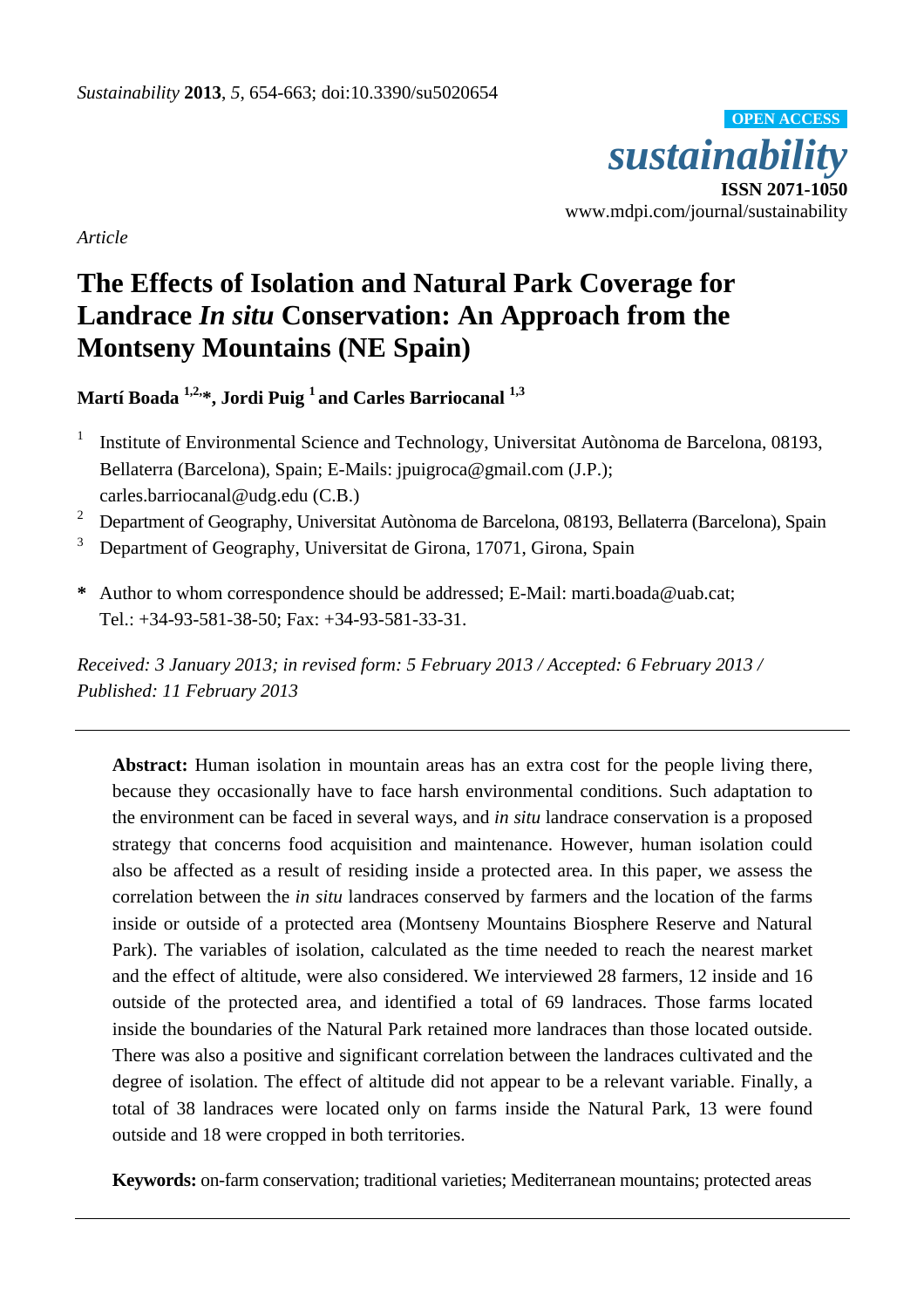## **1. Introduction**

On geological and historical time-scales, the isolation of mountainous regions has functioned as a biological and cultural laboratory. Despite the harsh environmental conditions, human presence in mountain areas has a long history, indeed, millennia for some parts of the world, such as the Mediterranean Basin [1]. Living in mountains has an added cost for the community, due to the complication of acquiring resources when compared with other environments located on lowlands. Therefore, people living in mountains have to adapt to the environment in several ways. Due to the constraints on agriculture or the length of the growing season, one of the strategies for food acquisition and maintenance is *in situ* landrace conservation. This conservation model is considered interesting under a biodiversity point of view, due to the maintenance of the genetic diversity at the intra- and inter-specific level under a determined set of environmental conditions and the selective constraints of the farmers. In many cases, such landraces are better adapted to tolerate environmental changes [2,3]. The importance of the need for the *in situ* conservation of crop genetic resources is based on three major arguments [4]. First, maintaining genetic biodiversity to continue the process of crop evolution through the selection of farmer due to *in situ* selection enhances the crop's ability to adapt to changing conditions or requirements [2]. Second, adapted crops have a low dependency on input from outside farms, such that *in situ* conservation is related to yield security and sustainable production [2,5]. Third, *in situ* conservation ensures the maintenance of cultural information (knowledge and traditions) that might enhance crop productivity [6,7]. In general, the research on landrace *in situ* conservation has been based on the maintenance of crop genetic diversity in agricultural ecosystems [8] and home gardens [9] or on the value of agricultural diversity as a source of nutrition and health [10]. In contrast, little attention has been focused on the social aspects associated with the *in situ* conservation of crop genetic resources [4] or on the effects of isolation. Some mountain areas of the Mediterranean region, as in most mountain ranges around the world, represent some of the last refuges from the advance and spread of newer ways of life from the more populated and urbanized lowlands [1]. In some cases, the evolution of urbanization has been halted due the preservation of protected areas, as in the case of the Montseny mountains, which were declared a Natural Park in 1977 and a UNESCO Biosphere Reserve in 1978. Thus, the Montseny massif is a good setting to test the effects of human isolation and *in situ* crop conservation, because there are no villages or small population settlements inside of the Natural Park limits and the people living inside of the Park boundaries live on farms, some of which are isolated from the main villages/cities outside the boundaries of the protected area, including Sant Celoni, Arbúcies, Granollers and Vic.

Home gardens and small estates are the specific target of our study, due to the ability of maintaining plant genetic resources [11]. Moreover, recent studies have identified and characterized 19 ecosystem functions and related services (five regulating services, two habitat/support services, five production services and seven cultural services) of a home garden as a type of agroecosystem [12]. Accordingly, we attempted to correlate the presence of species *in situ* conserved by peasants living on farms and having home gardens and small developments, with the isolation of the farms calculated by the access time to the main markets and the effect of the altitude. In addition, we evaluated the correlation between the location of a farm inside or outside the boundaries of a protected area.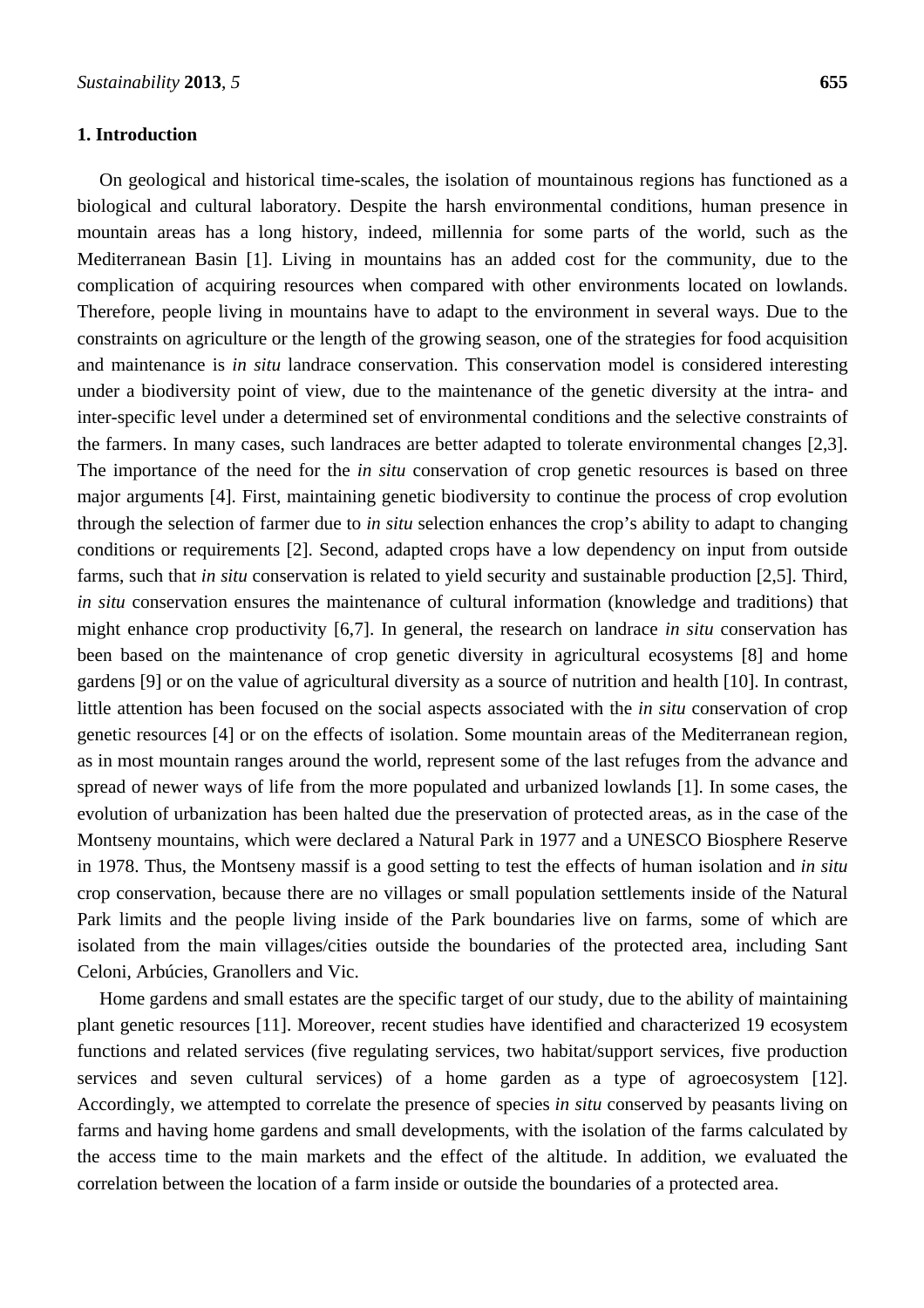# **2. Study Area**

The Montseny mountains are located 50 km north-northwest of Barcelona (Catalonia, NE Spain) in a Mediterranean region (longitude 2°16'–2° 33'E, latitude 41°42'–41°52'N) at a minimum distance of only 15 km from the sea and experiences a very definite Mediterranean influence. This area is the highest part of the Catalan coastal range, and the highest peaks are Turó de l'Home (1706 m), les Agudes (1705 m) and Matagalls (1697 m) (Figure 1). Because of the structure and hardness of the rocks, the topography is rather varied, with long rocky slopes. The high relief and deeply incised rivers have produced waterfalls and gorges. Because of differences in altitude and climate, the area contains communities, ranging from typically Mediterranean to subalpine. In the lower portion, holm oak (*Quercus ilex*) is abundant, together with other Mediterranean elements, such as cork oak and pines. In the upper part of the Mediterranean zone, holm oak gives way to the association of *Quercetum mediterraneo-montanum* on siliceous soils. Beech *Fagus sylvatica* forest occurs in the wet temperate zone of the mountains, typically above 1000 m a.s.l., where the climate is wet temperate. Due to its particular morphology and the presence of some slopes, highlighted by periglacial erosion, certain areas of the Montseny mountains act as an axilar refuge, maintaining vestigial species [13], such as the Montseny brook newt (*Calotriton arnoldi*), a case of the isolation of biota during the last glaciation. *C. arnoldi* was described by Carranza and Amat [14] and is restricted to a geographical area of  $\langle 40 \text{ km}^2 \text{ within the Montseny mountain mass if } [15]$ .

**Figure 1.** Location of the Montseny Mountains, with the limit of the Natural Park and the farms where interviews were conducted (white dots).

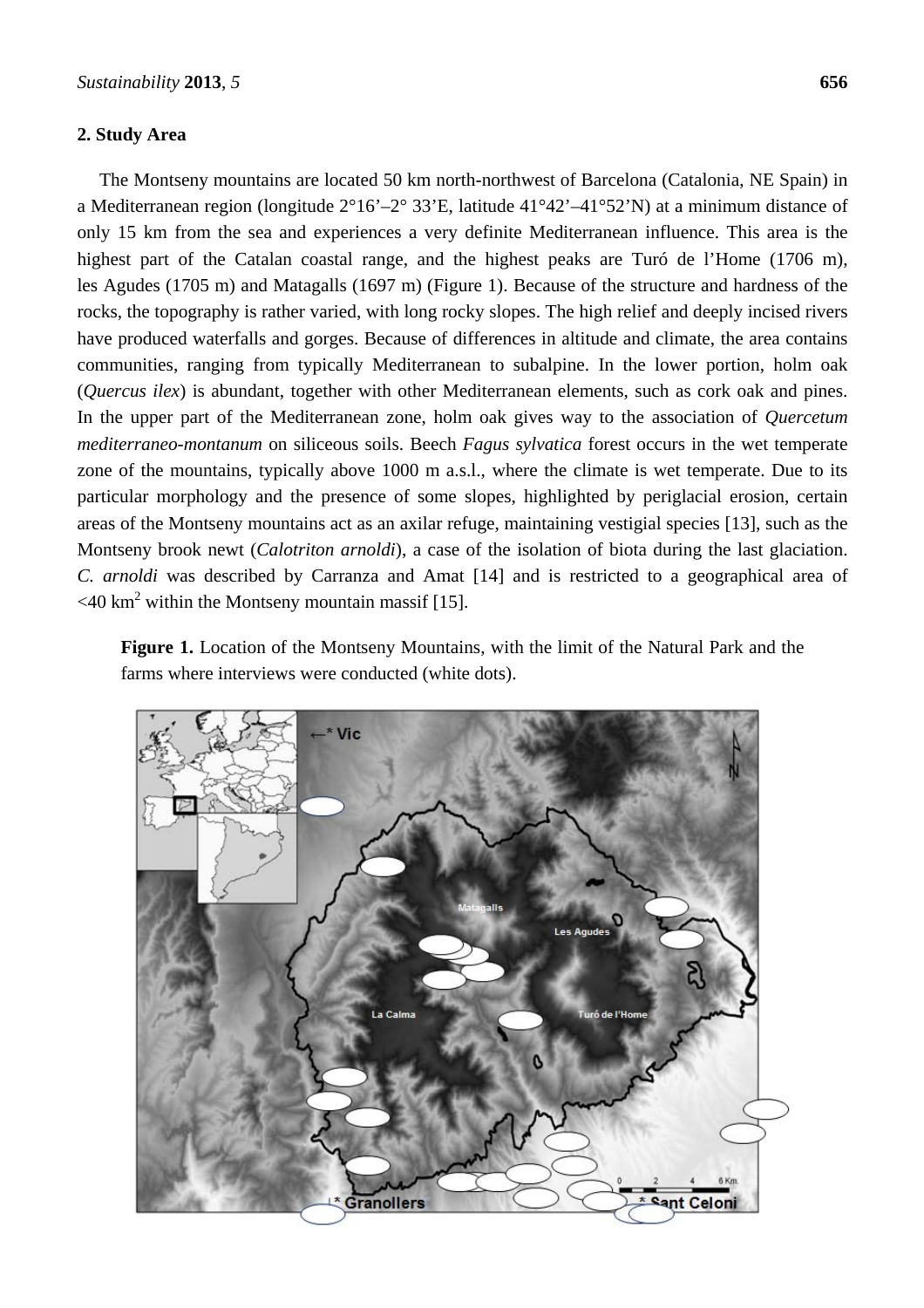The Montseny Mountains were declared a Natural Park in 1977 and a UNESCO Biosphere Reserve in 1978. The area of the protection strategies differs slightly: the Natural Park comprises 31,063 ha, whereas the Biosphere Reserve includes 30,120 ha. Within the protected area, there are 460 farms, with an estimated population of 1168 inhabitants. In terms of land ownership, 85.7% of the park comprises privately owned farms, and 14.3% are public areas [16]. The majority of the Park population lives on farms, most of them with medieval origin, where they cultivate small home gardens and small estates in an agrosilvopastoral system; these people occasionally receive grants from the managers of the Park to maintain the infrastructure of their farms.

## **3. Materials and Methods**

Data were collected in an extensive area (approximately  $900 \text{ km}^2$ , corresponding to Vallès Oriental, Osona and La Selva counties [Catalonia, NE Spain]); the Montseny massif, the Natural Park and Biosphere Reserve (Figure 1), is located in this region. We selected several farms and agrarian developments located inside and outside of the Montseny massif to assess the differences in the number of landraces cultivated and the effect of the isolation of the inhabitants and their access to markets. The criterion used to select the farms consisted of whether the developments located outside of the boundaries of the protected area were similar to the common model created inside, *i.e.*, small developments or home gardens. We also selected farms that were close to the protected area, due to the environmental conditions. The data collection from the farmers was based on semi-structured and structured interviews.

## *3.1. Sampling*

The survey was conducted on farms located inside and outside of the Natural Park, where we previously knew that farmers conserve landraces. A total of 28 farmers were interviewed: 12 (43%) inside the boundaries of Montseny Natural Park and 16 (57%) outside. Those living outside of the Natural Park were located between 0.27 km and 8.44 km from the boundaries, with a mean distance of  $3.25 \pm 2.89$  km (n = 16).

#### *3.2. Location of the Farms*

For each farm on which interviews were conducted, we collected data about the elevation and time required to reach the nearest market (Vic, Granollers or Sant Celoni), *i.e.*, the time required to reach the economic and administrative hub "center"—market—in their area using a motor vehicle. On these markets, farmers sell a small part of their production, but get first necessity consumer goods. The time was calculated on the basis of the distance between the farm and the market using a geographic information system and the footpaths and roads in the area. Depending on the type of road and proposed average speed, the total distance of each (footpaths and roads) was travelled to obtain the total time in minutes. This measurement allowed us to ascertain the isolation of the farm, because several farms are located on the mountains, and the final access is sometimes by non-paved road.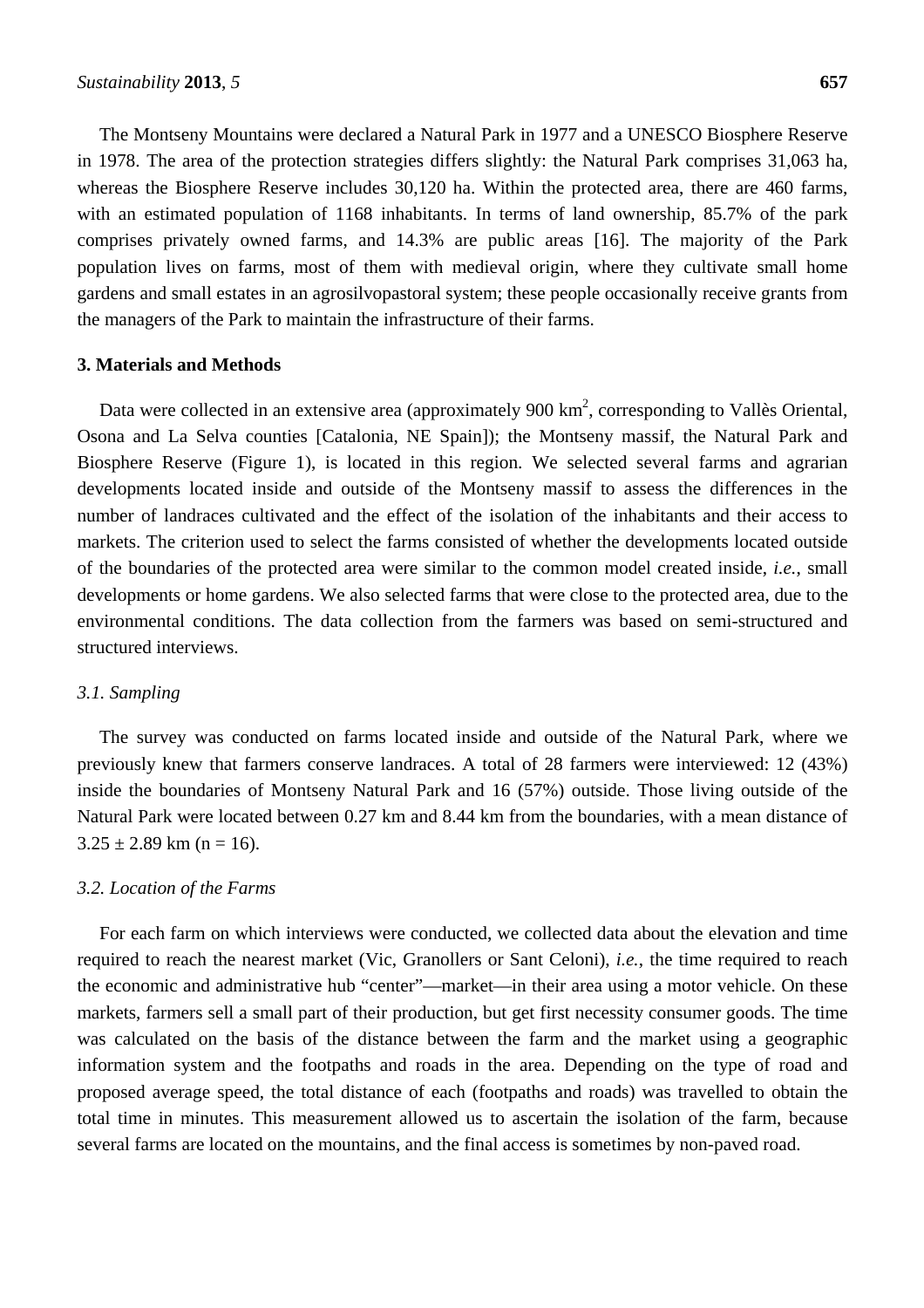## *3.3. Semi-Structured Interviews*

We conducted semi-structured interviews concerning the socio-demography and management of the farm and developments. We then identified the landraces using a list provided by the local residents and through the advice of experts. We inquired about which landraces were currently conserved and about the market visited for reference purposes for calculating the travel time.

#### *3.4. Data Analysis*

Two-sample *t*-tests were performed to examine the differences between the number of conserved landraces by farmers located inside and those located outside of the Natural Park. Linear regressions were performed to correlate the number of landraces conserved, the distance to the nearest market and the influence of altitude.

# **4. Results**

The farms located inside the boundaries of the Natural Park cultivated a mean of 10.83 landraces, whereas those located outside the boundaries cultivated a mean of 3.93 landraces ( $t = 3.8967$ ,  $df = 19.759$ ,  $p < 0.001$ ). We also found a positive and significant correlation between the number of landraces cultivated and the degree of isolation, as calculated by the means of the distance to the nearest market for those farmers living inside of the Natural Park  $(r_s = 0.29, p = 0.039, n = 12)$ ; however, there was no correlation for those farmers living outside of the protected area  $(r_s = 0.17,$  $p = 0.059$ ,  $n = 16$ ). The analysis of the effect of altitude for the pooled data, inside and outside of the protected area, showed a significant correlation between the number of landraces cultivated and altitude  $(r_s = 0.34, p < 0.001, n = 28)$ ; this correlation was not found when we only used the data of the farms located inside the protected area ( $r_s = 0.015$ ,  $p = 0.3042$ ,  $n = 12$ ). In fact, there was a significant correlation between altitude and the time to the markets when the pooled data were used only for the farms inside of the protected area  $(r_s = 0.51, p < 0.001, n = 18; r_s = 0.3369, p = 0.05, n = 12,$ respectively). The number of landraces conserved *in situ* by the farmers ranged from zero to 19. A total of 69 landraces were identified; 38 were located only on those farms inside the Natural Park and 13 outside, and 18 were cropped in both territories (Table 1).

Several landraces of *Phaseolus* and *Lycopersicon* were found on the farms. *Phaseolus* is a member of the Fabacea family, which has been historically (after its European arrival) cultivated and diversified, because it is a species that only requires low agricultural inputs, particularly at times of scarcity of food resources. *Phaseolus* is easy to cultivate and produces high-quality proteins for animal and human consumption. Conversely, *Lycopersicon* requires careful attention and fertilization, but yields a higher production of high-quality fruit with a high organoleptic quality. This is a case of the cultural use of the variety.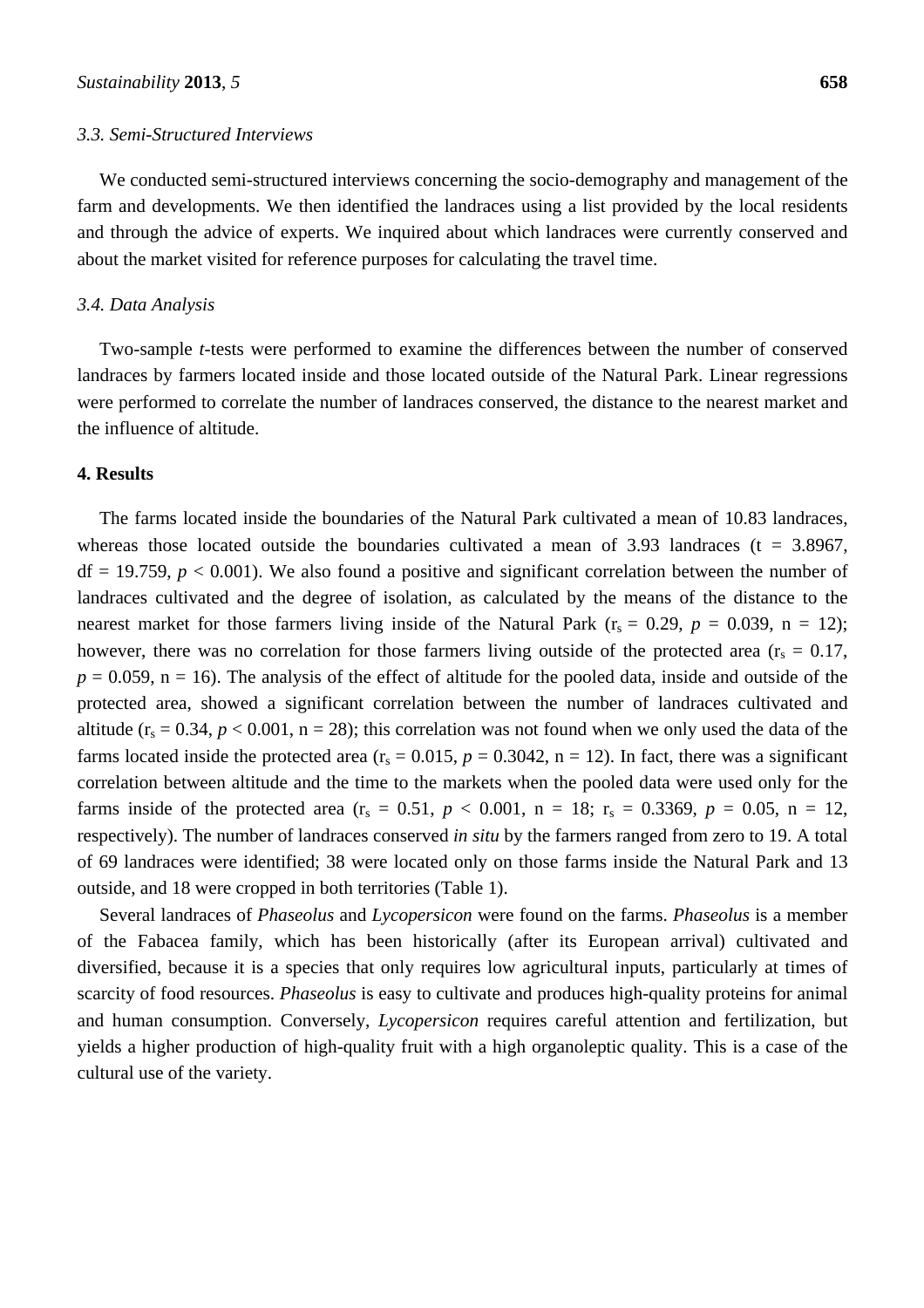l,

Table 1. List of the 69 landraces found on the study area and the location with respect to the park (inside, outside and both).

| Vernacular name (Catalan)      | <b>Scientific name</b>     | Family              | Location |
|--------------------------------|----------------------------|---------------------|----------|
| moniato blanc                  | Ipomoea batatas            | Convolvulaceae      | inside   |
| col de paperina o de Pascua    | Brassica oleracea L. vars. | <b>Brassicaceae</b> | inside   |
| col de pell de galàpet         | Brassica oleracea L. vars. | <b>Brassicaceae</b> | inside   |
| col d'hivern                   | Brassica oleracea L. vars. | <b>Brassicaceae</b> | inside   |
| col geganta                    | Brassica oleracea L. vars. | <b>Brassicaceae</b> | outside  |
| escarola de cabell d'àngel     | Cichorium endivia L.       | Asteraceae          | both     |
| escarola perruqueta            | Cichorium endivia L.       | Asteraceae          | inside   |
| enciam de fulla de castanyer   | Latuca sativa L.           | Asteraceae          | inside   |
| enciam del sucre o del tou     | Latuca sativa L.           | Asteraceae          | inside   |
| enciam escaroler o català      | Latuca sativa L.           | Asteraceae          | inside   |
| enciam orella de ruc/d'ase     | Latuca sativa L.           | Asteraceae          | inside   |
| carxofa morada                 | Cynara scolymus L.         | Asteraceae          | inside   |
| carbassa del bon gust          | Cucurbita maxima           | Cucurbitaceae       | inside   |
| carbassa rebequet o porquera   | Cucurbita maxima           | Cucurbitaceae       | both     |
| carbassa d'aigua               | Lagenaria sicerari         | Cucurbitaceae       | outside  |
| carbassa de cabell d'àngel     | Cucurbita ficifolia        | Cucurbitaceae       | both     |
| meló català o del sequer       | Cucumis melo L.            | Cucurbitaceae       | outside  |
| cogombre antic                 | Cucumis sativus L.         | Cucurbitaceae       | inside   |
| blat de moro del queixal       | Zea mays ssp. Mays         | Poaceae             | inside   |
| blat de moro de la creu        | Zea mays ssp. Mays         | Poaceae             | inside   |
| ceba agra o de Molins de Rei   | Allium cepa L.             | Liliaceae           | both     |
| ceba babosa blanca d'hivern    | Allium cepa L.             | Liliaceae           | inside   |
| ceba d'Olot                    | Allium cepa L.             | Liliaceae           | inside   |
| ceba viguetana                 | Allium cepa L.             | Liliaceae           | both     |
| all vermell de Banyoles        | Allium sativum L.          | Liliaceae           | both     |
| all de Vilafranca              | Allium sativum L.          | Liliaceae           | inside   |
| all porrer                     | Allium sativum L.          | Liliaceae           | both     |
| mongeta avellaneta rossa       | Phaseolus vulgaris L.      | Fabaceae            | both     |
| mongeta castanyera             | Phaseolus vulgaris L.      | Fabaceae            | inside   |
| mongeta de la floreta          | Phaseolus vulgaris L.      | Fabaceae            | inside   |
| mongeta de la neu              | Phaseolus vulgaris L.      | Fabaceae            | inside   |
| mongeta de mata del dia        | Phaseolus vulgaris L.      | Fabaceae            | outside  |
| mongeta del carai o del rector | Phaseolus vulgaris L.      | Fabaceae            | outside  |
| mongeta del ganxet menut       | Phaseolus vulgaris L.      | Fabaceae            | inside   |
| mongeta del ganxet mig         | Phaseolus vulgaris L.      | Fabaceae            | both     |
| mongeta del ganxet terrer      | Phaseolus vulgaris L.      | Fabaceae            | inside   |
| mongeta del pic groc           | Phaseolus vulgaris L.      | Fabaceae            | outside  |
| mongeta garrofer               | Phaseolus vulgaris L.      | Fabaceae            | inside   |
| mongeta genoll de crist        | Phaseolus vulgaris L.      | Fabaceae            | both     |
| mongeta grogueta petita        | Phaseolus vulgaris L.      | Fabaceae            | inside   |
| mongeta llaminera aspre        | Phaseolus vulgaris L.      | Fabaceae            | both     |
| mongeta llaminera mata         | Phaseolus vulgaris L.      | Fabaceae            | outside  |
| mongeta menuda o maiona        | Phaseolus vulgaris L.      | Fabaceae            | inside   |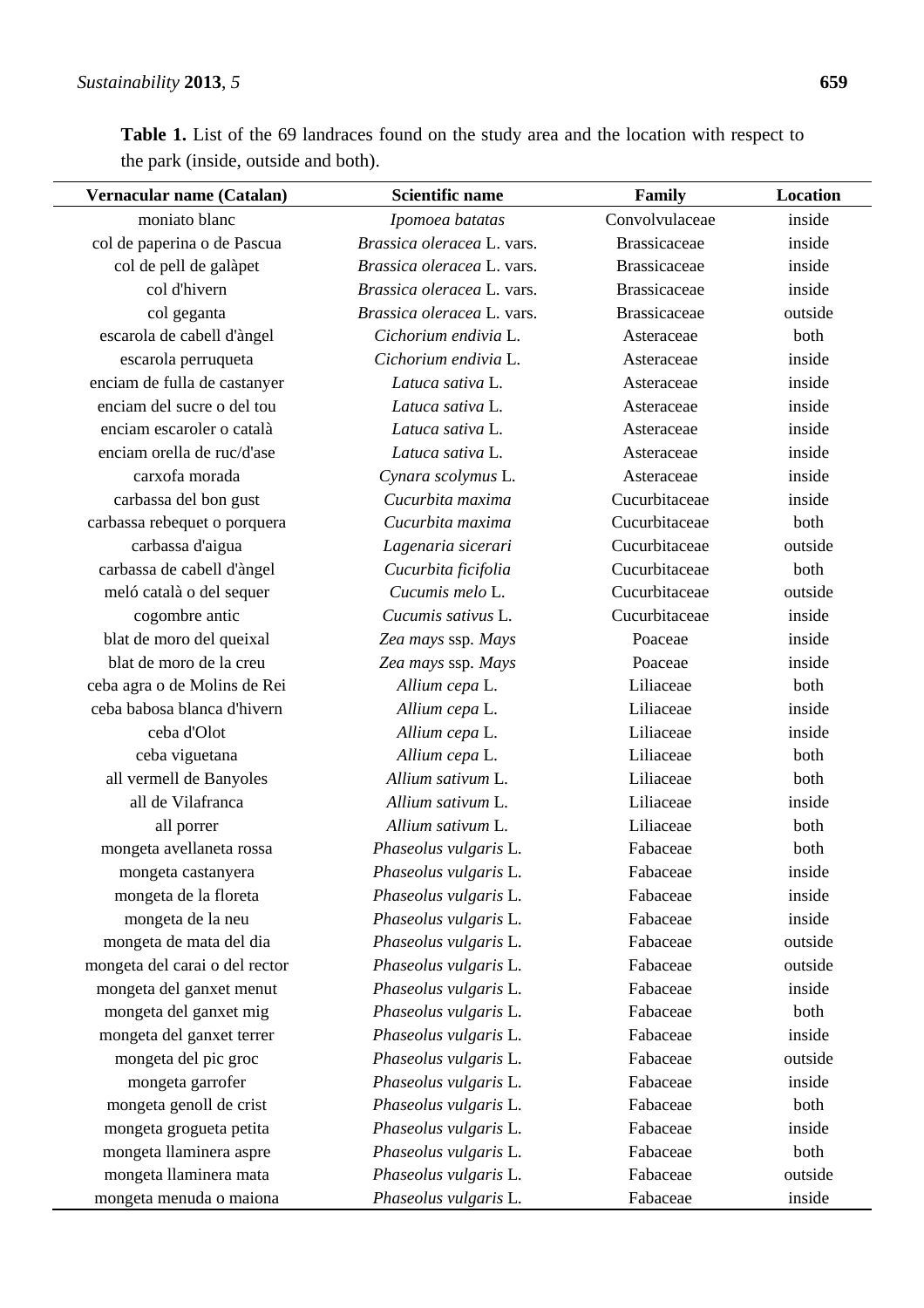| Vernacular name (Catalan)         | <b>Scientific name</b>        | Family         | <b>Location</b> |
|-----------------------------------|-------------------------------|----------------|-----------------|
| mongeta paretana                  | Phaseolus vulgaris L.         | Fabaceae       | inside          |
| mongeta perona curta i llarga     | Phaseolus vulgaris L.         | Fabaceae       | inside          |
| mongeta rossa d'arbúcies          | Phaseolus vulgaris L.         | Fabaceae       | inside          |
| mongeta vallfornesa               | Phaseolus vulgaris L.         | Fabaceae       | inside          |
| mongeta del metro                 | Phaseolus vulgaris L.         | Fabaceae       | both            |
| cigró mollar o del suc            | Cicer arietinum               | Fabaceae       | outside         |
| pèsol del ganxo                   | Pisum sativum                 | Fabaceae       | outside         |
| estirabecs                        | Pisum sativum ssp. arvense L. | Fabaceae       | inside          |
| cacauets                          | Arachis hypogaea              | Fabaceae       | outside         |
| espinac gran d'hivern             | Spinacia oleracea             | Amaranthaceae  | outside         |
| bleda blanca país                 | Beta vulgaris var. cicla      | Chenopodiaceae | inside          |
| pebrot bitxo                      | Capsicum annuum L.            | Solanaceae     | inside          |
| tomàquet 3 caires tardà de Riells | Lycopersicon esculentum Mill. | Solanaceae     | both            |
| tomàquet cor de bou               | Lycopersicon esculentum Mill. | Solanaceae     | both            |
| tomàquet corn de bou o pebroter   | Lycopersicon esculentum Mill. | Solanaceae     | outside         |
| tomàquet de penjar groc           | Lycopersicon esculentum Mill. | Solanaceae     | inside          |
| tomàquet de penjar pometa         | Lycopersicon esculentum Mill. | Solanaceae     | inside          |
| tomàquet de penjar tipus bombeta  | Lycopersicon esculentum Mill. | Solanaceae     | inside          |
| tomàquet de penjar tipus tomacó   | Lycopersicon esculentum Mill. | Solanaceae     | inside          |
| tomàquet penjar bombeta           | Lycopersicon esculentum Mill. | Solanaceae     | both            |
| tomàquet penjar caçanelles        | Lycopersicon esculentum Mill. | Solanaceae     | outside         |
| tomàquet penjar cirerol           | Lycopersicon esculentum Mill. | Solanaceae     | inside          |
| tomàquet poma plé o palosanto     | Lycopersicon esculentum Mill. | Solanaceae     | both            |
| tomàquet pometa                   | Lycopersicon esculentum Mill. | Solanaceae     | both            |
| tomàquet rosa de Montserrat       | Lycopersicon esculentum Mill. | Solanaceae     | both            |
| tomàquet rosa ple gros            | Lycopersicon esculentum Mill. | Solanaceae     | inside          |
| Safrà                             | Crocus sativus                | Iridaceae      | inside          |

**Table 1.** *Cont.* 

# **5. Discussion and Conclusions**

Protected areas are indisputably one of the main research ways for *in situ* biodiversity conservation around the world [17]. With approximately 12% of the world's land surface and 1% of the marine environment [18], protected areas are usually focused on species and habitat management, rather than considerations on the functioning of ecological systems [19]. In fact, in most protected areas, biodiversity is almost exclusively focused on species richness and the amount of the species living inside the boundaries, yet it should be taken into account that biodiversity includes various aspects of the diversity of life [20], such as *in situ* crop protection. Among others objectives, protected areas are sheltered from urban sprawl and urbanization. Currently, the Montseny Natural Park presents a mosaic of small patches of forests, farms and pastures, as a result of the intensive forest exploitation to obtain charcoal and to clear space for cultivation [21]. However, the changes in land cover of the last 50 years, as a result of the abandonment of traditional agriculture and forest activity, have resulted in a vigorous expansion of the forest cover and, as a consequence, the water-courses have become more dry, due to the increase of plant transpiration and the rise of temperatures [22]. In the last 50 years,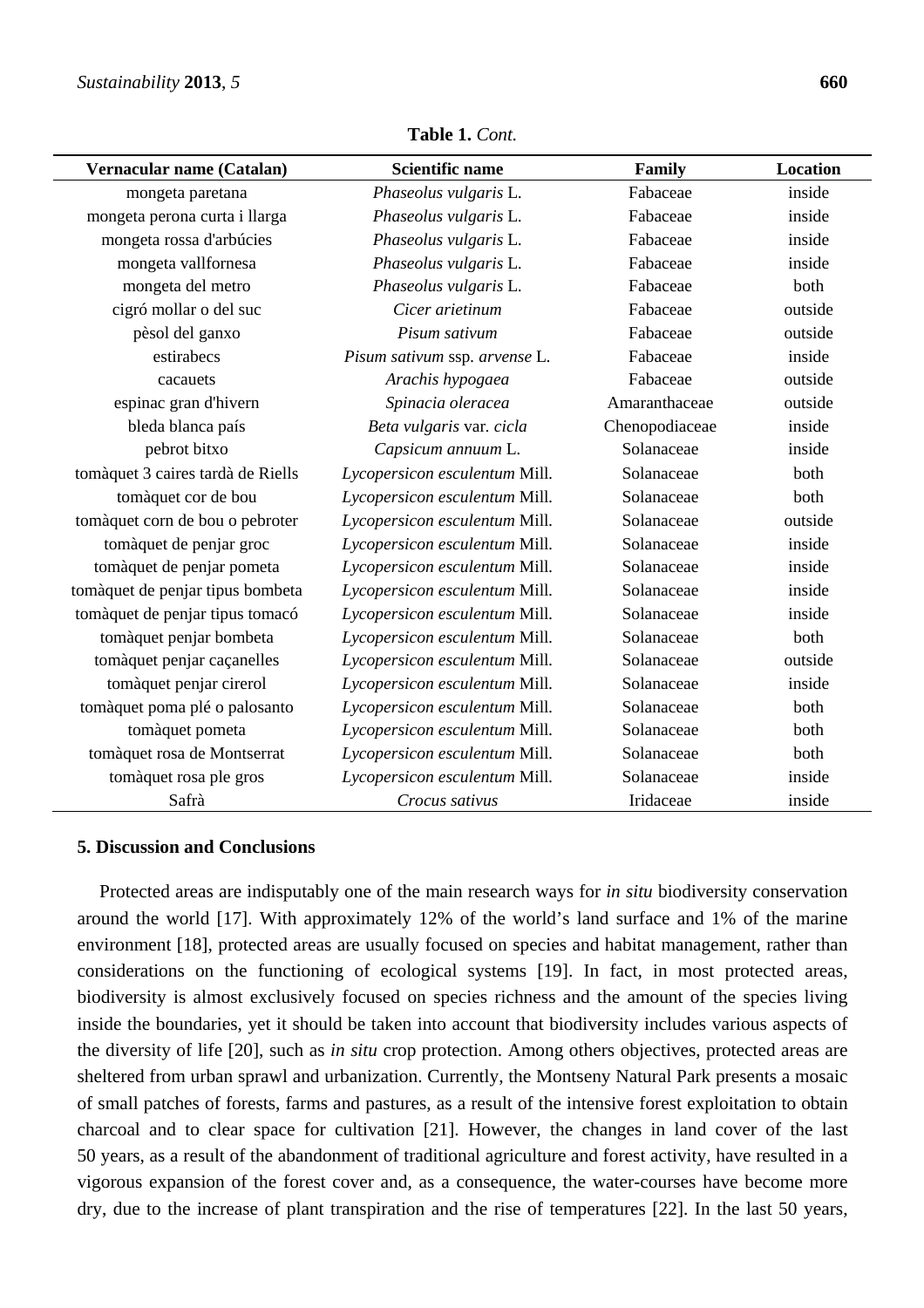approximately 700 farms have been abandoned, both inside and outside of the protected area, but specially those relating to exploitation involve forest products, e.g., Boada [23]. Despite these conditions, people continue to live on small developments and farms, a way of life that is based on agrosilvopastoral systems, a collective name for land-use systems that implies the combination or deliberate association of a woody component (trees or shrubs) with cattle in the same site [24]. As shown by our results, the people living inside of the protected area of the Montseny Mountains cultivated more *in situ* landraces than those living outside of the protected area. This aspect was correlated with the time required to reach markets and the degree of isolation, but not with altitude. Due to the unique nature of the Montseny Mountains, with the presence of some slopes highlighted by periglacial erosion, the settlement of farms is associated with the environmental conditions. Indeed, these periglacial areas were key for the establishment of farms due to the fragmented and earthy materials that allowed soil development and the onset of agrarian activities. Anyway, the farms located in elevated zones are more influenced by the weather, the number of cultivated species is smaller than those located on lowlands and farmers are prone to keep more landraces in order to ensure their subsistence. In fact, four of the 12 farms found inside the Park, are located over 800 meters, the maximum being 1000. There, the environmental conditions are quite different from those farms located in areas near the boundaries of the Park. Although there is no consensus on the effect or impact of protected areas on the people who live in these areas [25], it is clear that, in the Montseny Mountains, protection has led to people living inside the Park boundaries and away from peri-urban development. Therefore, the farmers inside the Park cultivate more landraces than those living outside the Park, due to the isolation provided by the fact that the protected area avoids new urban development and the associated infrastructures and that these farmers need more time to reach markets. So, they become more self-sufficient. It is clear that there are two scenarios inside the Montseny Natural Park: those farms located near the border and those within the inner core (Figure 1). The latter are more prone to isolation than the former, which are closer to the markets. Regardless, the coverage provided by the protection is the same, being less exposed to changes in land use and cover and, thus, protected from urban planning and development.

## **Acknowledgments**

David Robson advised us on statistical analysis, and Rossend Pujolar reviewed the English.

# **Conflict of Interest**

The authors declare no conflict of interest.

## **References**

- 1. Vogiatzakis, I. *Mediterranean Mountain Environments*; John Wiley & Sons. Ltd., The Atrium, Southern Gate: Chichester, UK, 2012*.*
- 2. Altieri, M.A.; L. Merrick. *In situ* conservation of crop genetic resources through maintenance of traditional farming systems. *Econ. Bot.* **1987**, *41*, 86–98.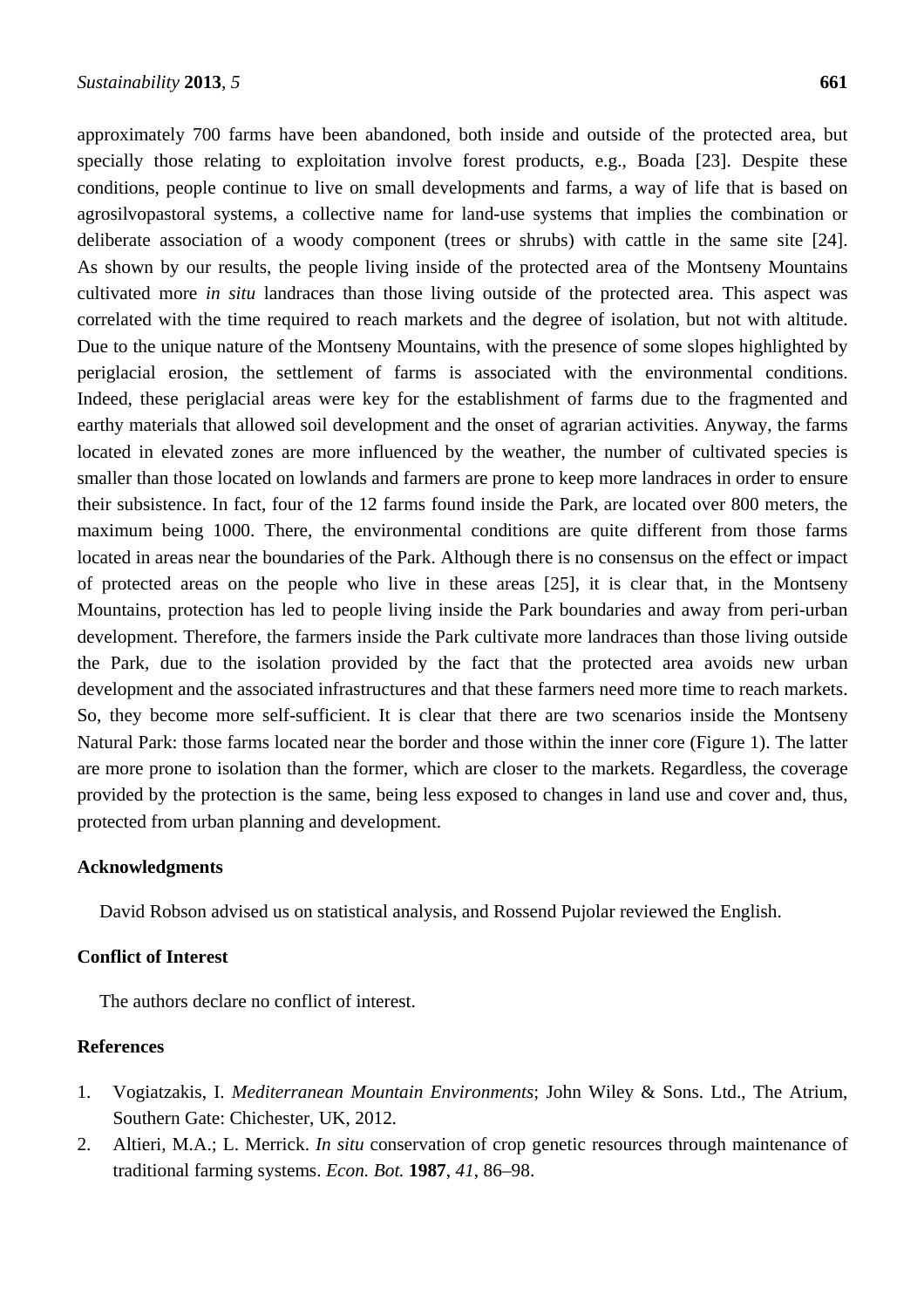- 4. Calvet-Mir, L.; Calvet-Mir, M.; Vaqué-Nuñez, L.; Reyes-García, V. Landraces *in situ* conservation: A case study in high-mountain home gardens in Vall Fosca, Catalan Pyrenees, Iberian Peninsula. *Econ. Bot.* **2011**, *65*, 146–157.
- 5. Prescott-Allen, R.; Prescott-Allen, C. The case for *in situ* conservation of crop genetic resources. *Nature Resour*. **1982**, *231*, 5–20.
- 6. Cox, P.A. Will tribal knowledge survive the millennium? *Science* **2000**, *287*, 44–45.
- 7. Maffi, L. Endangered languages, endangered knowledge. *Int. Soc. Sci. J.* **2002**, *54*, 385–393.
- 8. Jarvis, D.I.; Hodgkin, T. The maintenance of crop genetic diversity on farm: Supporting the Convention on biological diversity's programme of work on agricultural biodiversity. *Biodivers*. **2008**, *9*, 23–28.
- 9. Eyzaguirre, P.B.; Linares, O.F. *Home Gardens and Agrobiodiversity*; Smithsonian Books: Washington, DC, USA, 2004; pp. 1–28.
- 10. Frison, E.; Smith, I.F.; Johns, T.; Cherfas, J.; Eyzaguirre, P.B. Agricultural biodiversity, nutrition and health: Making a difference to hunger in the developing world. *Food. Nutr. Bull.* **2006**, *27*, 167–179.
- 11. Agelet, A.; Bonet, M.À.; Vallès, J. Homegardens and their role as a main source of medicinal plants in mountain regions of Catalonia (Iberian Peninsula). *Econ. Bot*. **2000**, *54*, 295–309.
- 12. Calvet-Mir, L.; Gómez-Baggethun, E.; Reyes-García, V. Beyond food production: Ecosystem services provided by home gardens. A case study in Vall Fosca, Catalan Pyrenees, Northeastern Spain. *Ecol. Econ.* **2012**, *74*, 153–160.
- 13. Boada, M. La descoberta del periglacialisme al Montseny. Una aportació viva de Salvador Llobet al coneixement de la geografia ambiental del massís. *Doc. Anàl. Geogr*. **1997**, *30*, 139–148.
- 14. Carranza, S.; Amat, F. Taxonomy, biogeography and evolution of *Euproctus* (Amphibia: Salamandridae), with the resurrection of the genus *Calotriton* and the description of a new endemic species from the Iberian Peninsula. *Zool. J. Linn. Soc. Lond.* **2005**, *145*, 555–582.
- 15. Martínez-Silvestre, A.; Amat, F.; Bargalló, F.; Carranza, S. Incidence of pigmented skin tumors in a population of wild Montseny brook newt (Calotriton arnoldi). *J. Wildlife. Dis.* **2011**, *47*, 410–414.
- 16. Diputación de Barcelona. *Parque Natural del Montseny. Reserva de la Biosfera*. *Memoria 2010*; Diputación de Barcelona: Barcelona, Spain, 2011.
- 17. Ravenel, R.M.; Redford, K.H. Understanding IUCN protected area categories. *Nat. Area. J.* **2005**, *25*, 381–389.
- 18. Bishop, K.; Dudley, N.; Phillips, A.; Stolton, S. Speaking a Common Language: The Uses and Performance of the IUCN System of Management Categories for Protected Areas; IUCN, UNEP-WCMC: Cardiff, UK, 2004.
- 19. Mouillot, D.; Culioli, K.M.; Pelletier, D.; Tomasini, J.A. Do we protect biological originality in protected areas? A new index and an application to the Bonifacio Strait Natural Reserve. *Biol. Conserv*. **2008**, *141*, 1569–1580.
- 20. Purvis, A.; Hector, A. Getting the measure of biodiversity. *Nature* **2002**, *405*, 212–219.